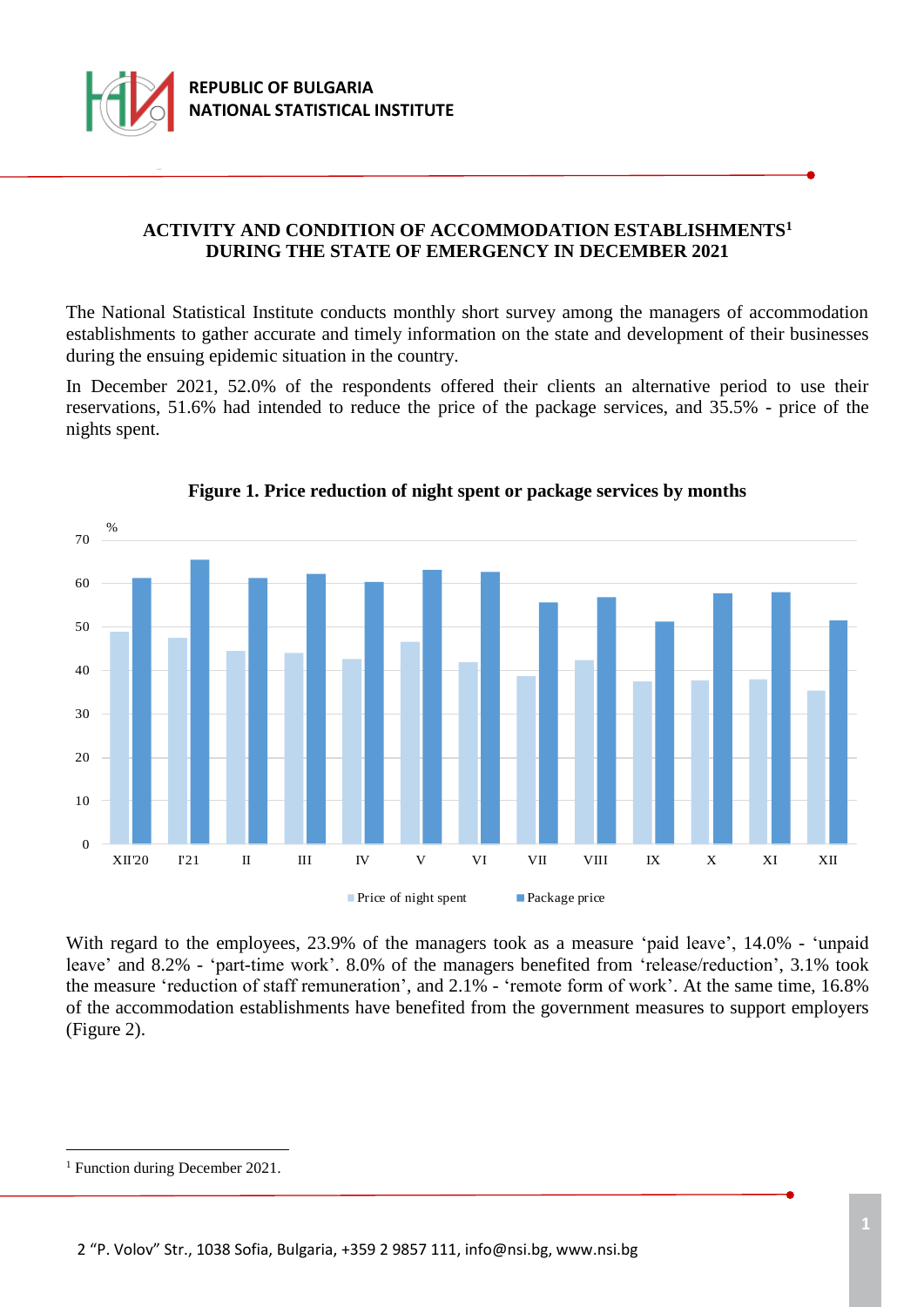



**Figure 2. Actions taken towards the available staff by months**

In December 2021, 41.5% of the surveyed managers indicated that there was no change of revenues from their activity compared to the previous month, 35.6% reported a decrease, and 22.9% registered an increase.



## **Figure 3. Change of revenues of the activity as a result of the state of emergency and the ensuing epidemic situation by months**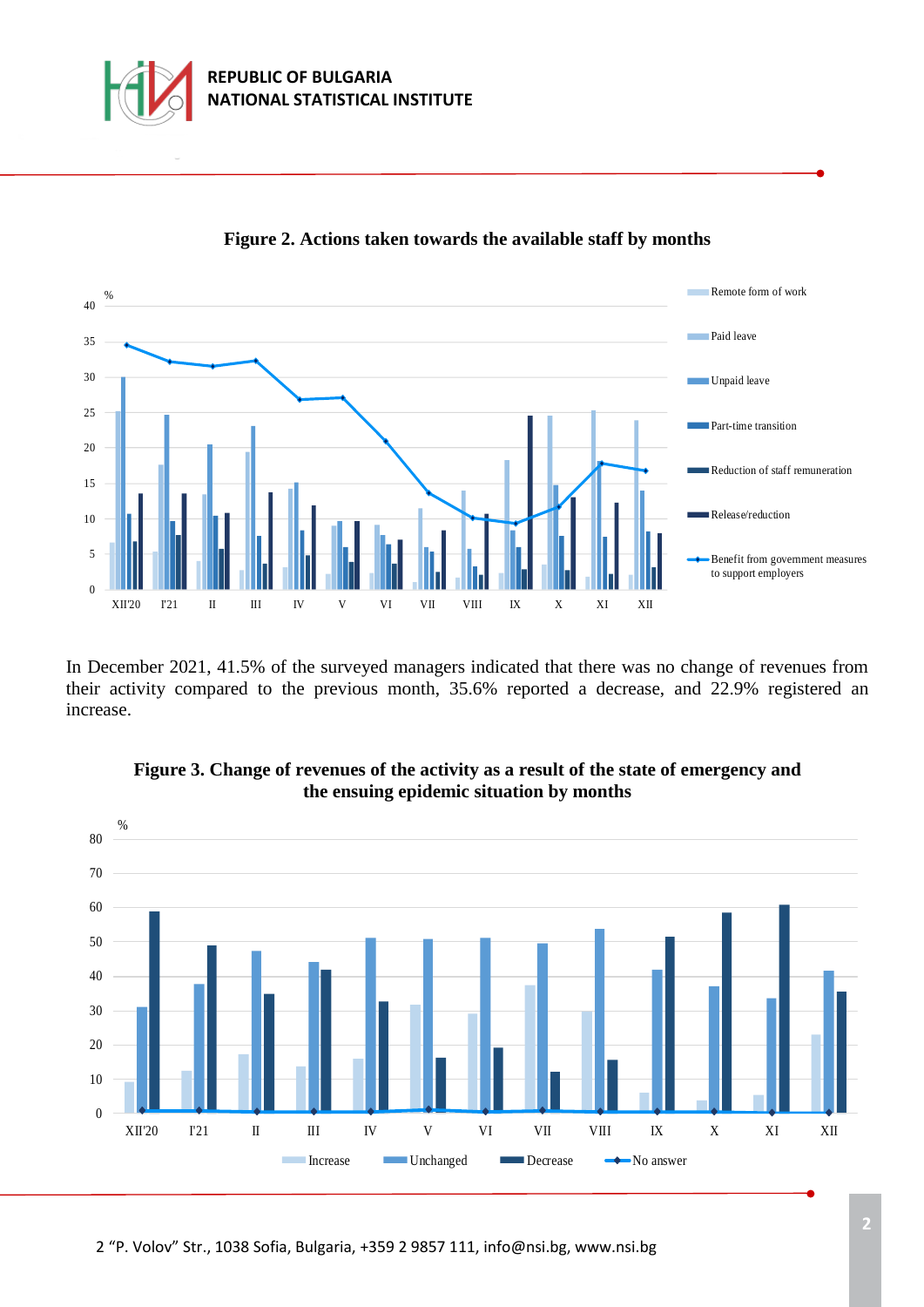

In the following month, 45.1% of the managers predict that they will be able to serve 'Up to 50%' of the expenditures of own account activity, 31.4% - that they will succeed 'Up to 100%', and 23.5% of respondents indicate that they will not be able to handle them on their own.



## **Figure 4. Opportunity to serve the cost of the activity with your own funds in short-term (one month) by month**

As regards to their future activity in the short-term, 46.1% of the managers plan to continue their current activity, 37.5% - to continue their activities with reduced volume, 13.2% foresee to suspend activity temporary, and 1.7% predict to discontinue it (Figure 5).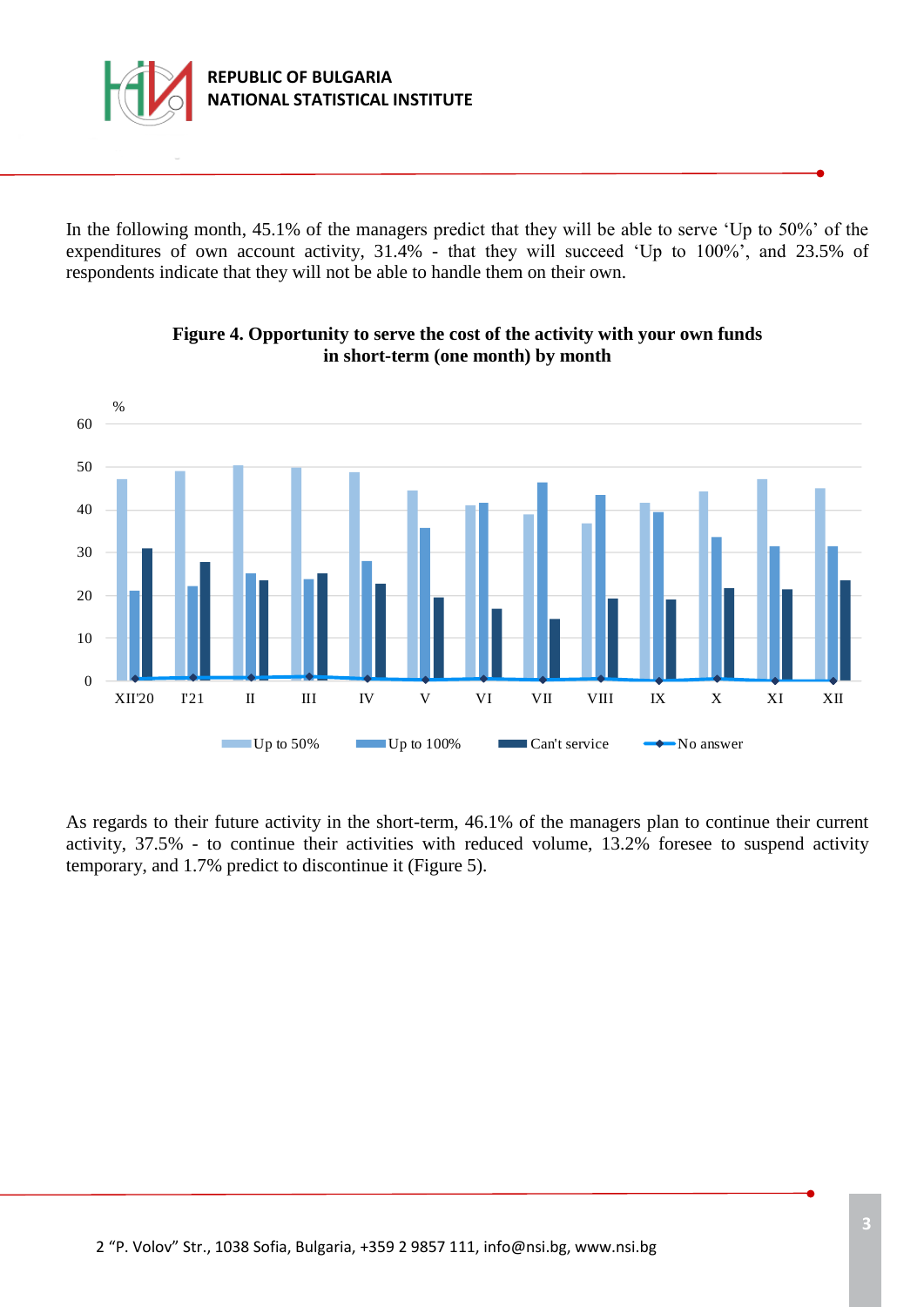



**Figure 5. Expectations for the future of the accommodation establishment in short-term (one month) by months**